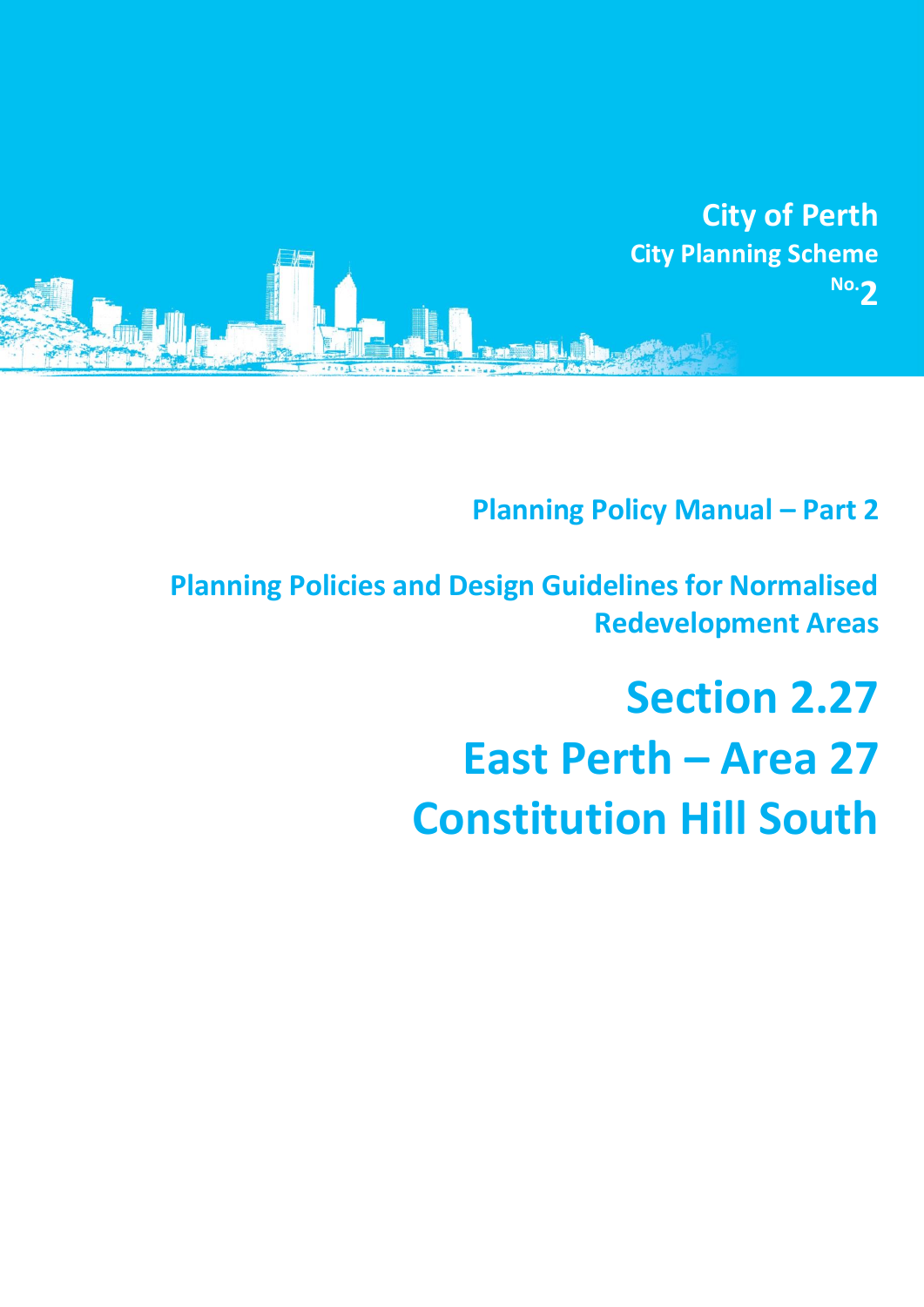

East Perth Area 27 – Constitution Hill South

| <b>Version#</b> | <b>Decision Reference</b> | <b>Synopsis</b> |
|-----------------|---------------------------|-----------------|
|                 | 11 March 2008             | Adopted         |
| 2               | 17 March 2015             | Amended         |
| 3               | 11 April 2017             | Amended         |
|                 |                           |                 |
|                 |                           |                 |
|                 |                           |                 |
|                 |                           |                 |
|                 |                           |                 |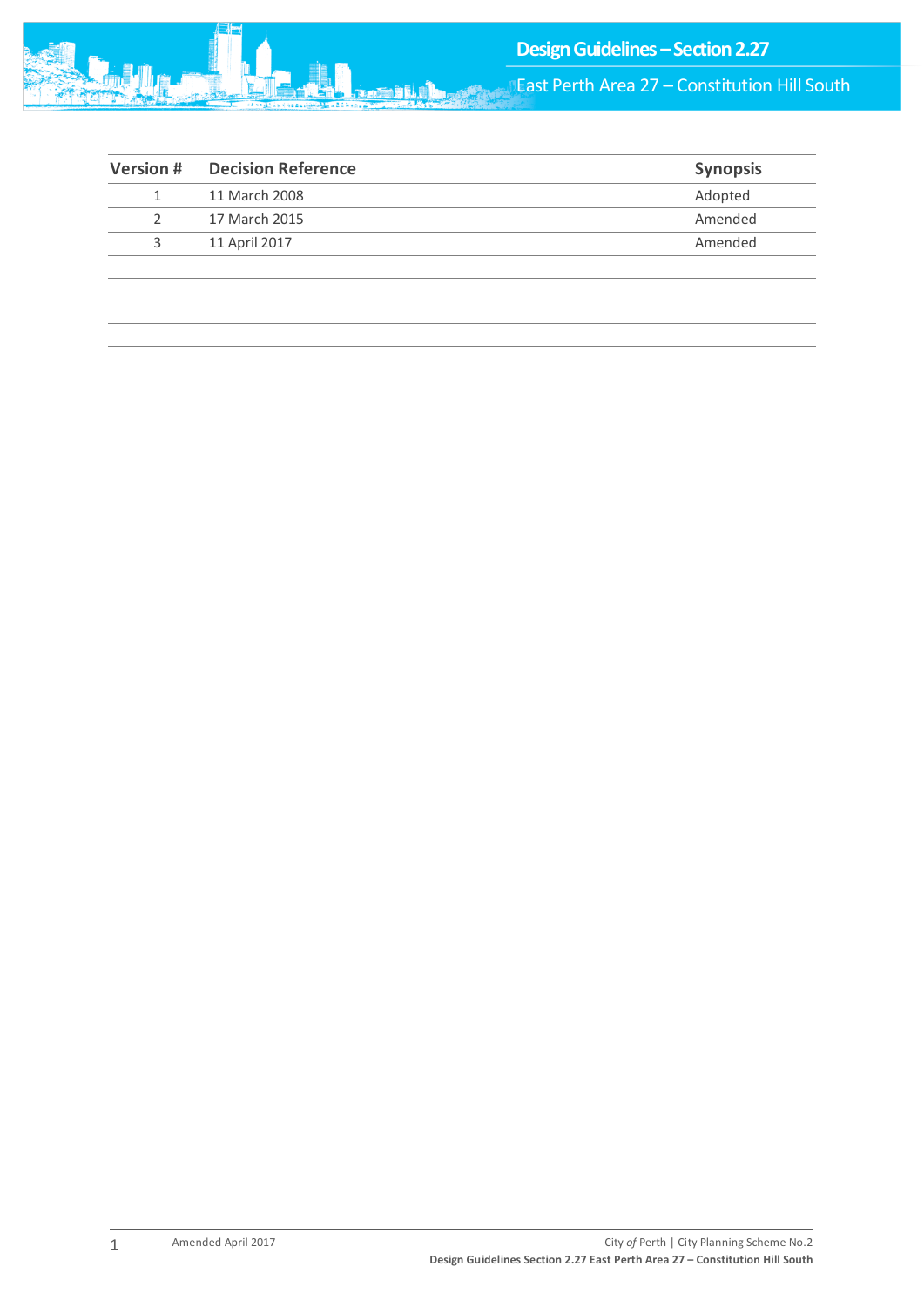

# **CONTENTS**

| <b>SECTION</b> | <b>TITLE</b> | <b>PAGE</b> |
|----------------|--------------|-------------|
| 1.0            |              |             |
| 2.0            |              |             |
| 2.1            |              |             |
| 2.2            |              |             |
| 3.0            |              |             |
| 3.1            |              |             |
| 3.2            |              |             |
| 3.3            |              |             |
| 3.4            |              |             |
| 3.5            |              |             |
| 3.6            |              |             |
| 3.7            |              |             |
|                |              |             |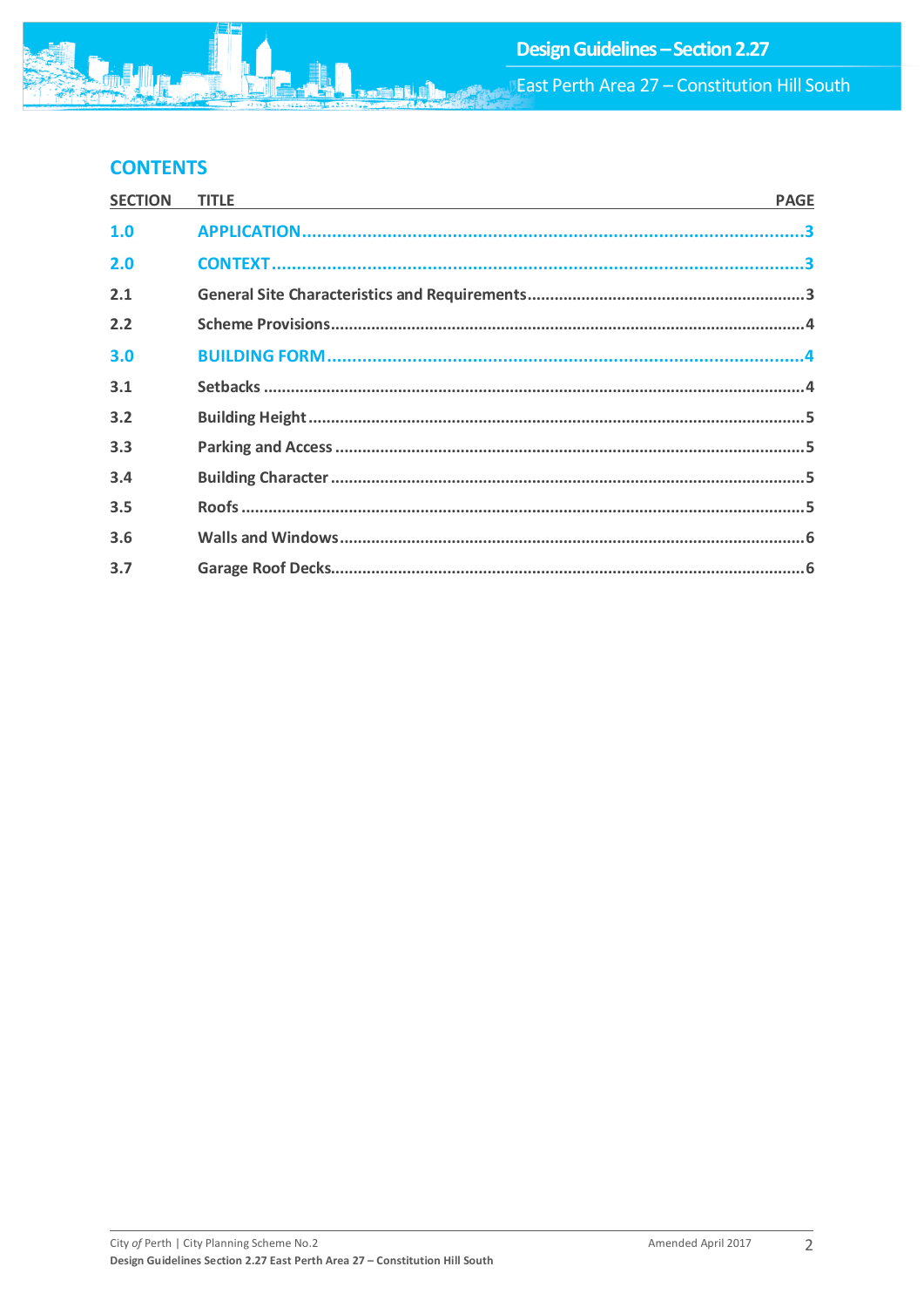<span id="page-3-0"></span>

These guidelines apply to land bounded by Constitution Street, Arden Street, Nile Street and Trafalgar Road. This area is within the Constitution Street Precinct (Precinct EP2), as defined in the City of Perth Local Planning Scheme No. 26 (Normalised Redevelopment Areas) (herein called 'the Scheme'). These guidelines apply to that area as shown in Figure 1.

## <span id="page-3-1"></span>**2.0 CONTEXT**

As the highest land adjacent to the river, Precinct EP2 offers the best views, contours and northerly aspect for residential development within the Scheme Area. At the southern end of the Precinct, Nile Street enjoys uninterrupted views across Gloucester Park and the river to the south and southeast. A hotel currently dominates uses within the southern Nile Street block.

The adjacent Gloucester Park may remain in its present form, however, redevelopment may be undertaken in the short or medium term future.

The primary objectives of these guidelines are to encourage viable development that complements the urban form and prominent location of the Waterloo Precinct; and to encourage development of land adjacent to the former East Perth Cemetery to frame a continuous built up frontage.



Figure 1:- Constitution Street

#### <span id="page-3-2"></span>**2.1 General Site Characteristics and Requirements**

The site is characterised by a number of occupied single residential lots, a hotel on Nile Street and medium density residential apartment buildings including those recently developed along Trafalgar Road.

Development which compliments the residential diversity and built form of Constitution Hill will be sought. Buildings in the precinct are generally two to four storeys in height.

Older single residential buildings are generally one to two storeys, with high ceilings and pitched roofs. A mix of materials is present. Materials in new development should primarily be of a solid construction nature such as brickwork, stone masonry or rendered concrete type materials, with lighter materials used for suspended, lightweight or cantilevered building elements such as awnings, feature panels, roof sections and balconies.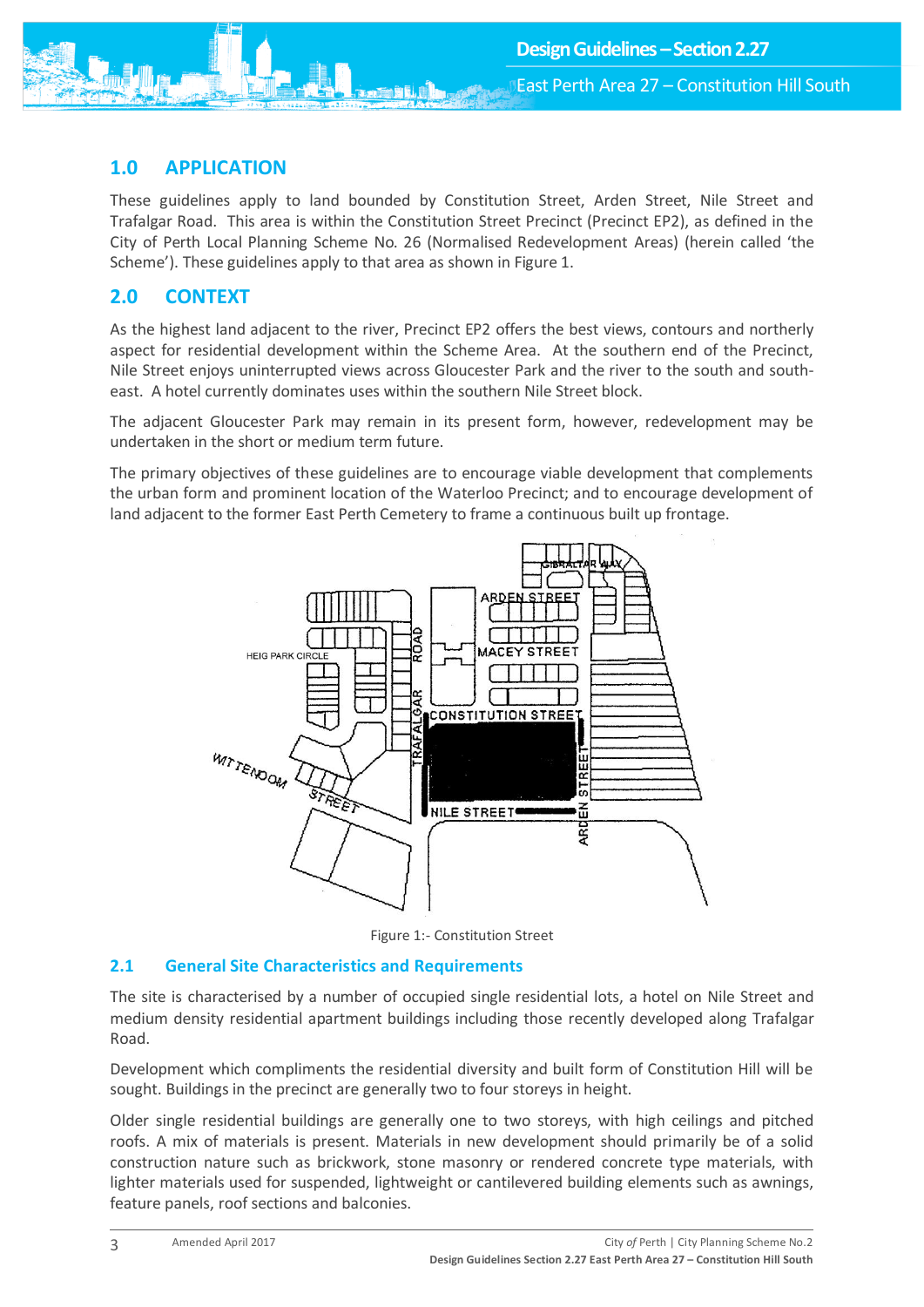East Perth Area 27 – Constitution Hill South

#### <span id="page-4-0"></span>**2.2 Scheme Provisions**

These Design Guidelines are intended to supplement the provisions of the Scheme and should be read in conjunction with the Scheme, in particular those provisions relating to the Claisebrook Village Project Area, Precinct EP2: Constitution Street, and other Planning Policies.

The Deemed Provisions set out in the *Planning and Development (Local Planning Schemes) Regulations 2015* also form part of the Scheme Text.

The Scheme identifies Preferred, Contemplated and Prohibited uses for Precinct EP2: Constitution Street and stipulates maximum plot ratio. In determining any application for development approval, the local government will have regard to these Design Guidelines, the Scheme and other Planning Policies.

New development should be in harmony with the character and scale established by existing buildings. The local government encourages the recycling-of buildings where this is viable and where they make a positive contribution to the streetscape and amenity of the area.

### <span id="page-4-1"></span>**3.0 BUILDING FORM**

#### <span id="page-4-2"></span>**3.1 Setbacks**

| <b>SETBACKS FRONTAGE</b>   | <b>MIN</b> | <b>AVERAGE</b> |
|----------------------------|------------|----------------|
| <b>Constitution Street</b> | $3m*$      |                |
| <b>Arden Street</b>        | Nil        | 2m             |
| <b>Nile Street</b>         | Nil        |                |
| <b>Trafalgar Road</b>      | 2.5m       |                |
| Side Setbacks              | Nil        |                |

Garages will be allowed to be constructed to a nil setback. A maximum of one double width garage (max 7m) and crossover will be permitted on each lot.

Balconies may project by up to two metres beyond the building setback line or to the lot boundary, whichever is the lesser.

Other than those stated above, setbacks are to be in accordance with the R-Codes.



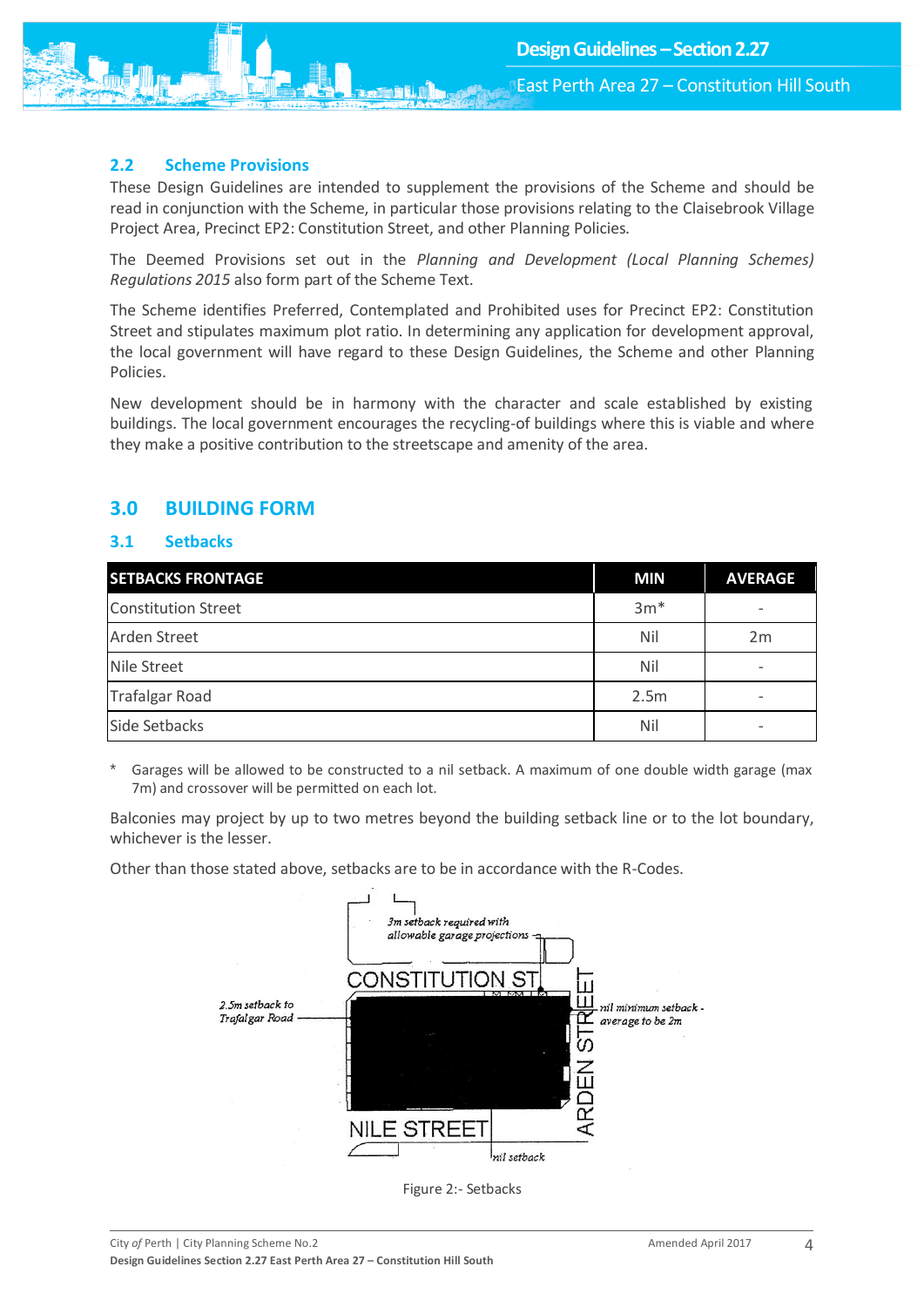#### <span id="page-5-0"></span>**3.2 Building Height**

Building height and bulk will be required to be contained within building envelopes. In general, building height will be from two storeys (6m) to four storeys (12m). Only minor projections will be allowed through building envelopes for such items as chimneys, awnings, pergolas, balconies and small portions of bay and dormer windows.



Figure 3:- Building Envelope

#### <span id="page-5-1"></span>**3.3 Parking and Access**

Garage parking (as opposed to carports) will be required for single residential lots facing Constitution Street. Undercroft or basement parking concealed from public view is generally preferred, although open air car parking at the rear of larger sites will be considered. (Refer also to 3.7 Garage Roof Decks).

At-grade pedestrian access for all users into buildings is to be provided from street frontages. Safe and attractive pedestrian access into buildings is also to be provided from any car park on site. Generally, one crossover only will be allowed for each lot.

#### <span id="page-5-2"></span>**3.4 Building Character**

Colours and materials for walls are to be predominantly red brick, limestone and similarly coloured masonry or rendered walls, with painted cladding acceptable on upper floors.

Buildings should respect the scale of the street or place and of their neighbours. The buildings should also be sympathetic in scale, massing and proportions to adjacent buildings of heritage significance.

Buildings will be assessed for their contribution to the legibility and identity of East Perth, the publicprivate interface, streetscapes, grain and sense of place. Aspects such as roof line, materials and the scale and massing of buildings will be carefully considered by the local government in the assessment of development applications.

The use of courtyards and/or balconies is encouraged to provide amenity for residential development where required, and to take advantage of any views. All elevations are to be well detailed and are to relate to a pedestrian scale.

#### <span id="page-5-3"></span>**3.5 Roofs**

Roofs should generally be expressed in a way which compliments the architectural style of the building, which provides clear silhouettes and minimises visual clutter. Roofs should be pitched between 30° and 45°. Roof materials should be tiles in autumn or terracotta tones, flat profile slate shingles or corrugated metal decking in light colour tones.